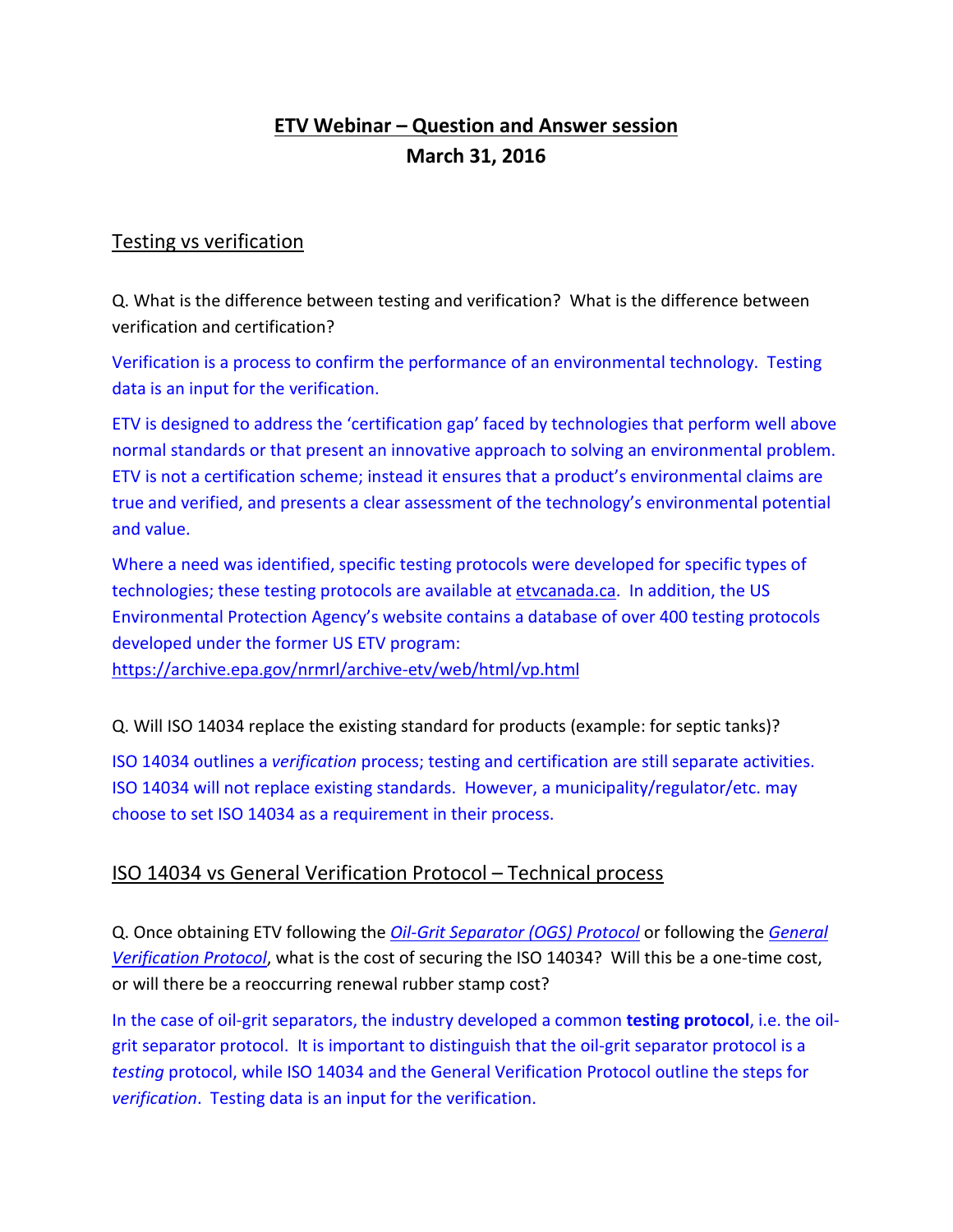In general, once testing is complete, the test data can be submitted for verification. In the past, the General Verification Protocol was followed for verification. ISO 14034 will be an internationally recognized standard for verification. Given the well-known reputation of ISO, it is anticipated that organizations offering verification services will use ISO 14034 going forward. The cost of verification will be determined by the verifier.

ISO 14034 does not stipulate a renewal clause. However, at their discretion, municipalities/regulators/etc. requiring ISO 14034 may opt to administer a defined lifetime to ensure that verifications remain valid (i.e. no changes have been made to the technology that would impact its performance).

#### Q. What improvements can be made to the current ETV process?

The development of ISO 14034 was initiated in February 2013. Since then, experts from all over the world have been working in collaboration through the ISO process to draft the standard based on best practices from each country. The technical requirements of ISO 14034 are very similar to the General Verification Protocol used in Canada but the new standard will require the verifiers to meet another standard, ISO 17020. This standard will ensure that all verifiers will have the necessary expertise and use the same internal process while performing ISO 14034. This requirement alone is a major improvement in our current process and will facilitate national and international recognition of verifications.

Under the former Canadian ETV program, verifications were managed by a single delivery agent who oversaw a consortium of technical organizations. Once ISO 14034 is published and adopted in Canada, the standard can be used by any organization, with the understanding that they would follow the mandatory ISO 17020 which provides the conformity requirements of bodies doing inspection (verification). To ensure that ETV and the required standards are well understood and duly applied by verifiers, guidelines and guidance documentation will be made available. It is anticipated that accreditation of verifiers will eventually be implemented to ensure consistency of the ETV process nationally and internationally.

#### Q. Would you see other types of products that could go through this process?

ETV (and the related ISO 14034) is a generic process that could be applied to any environmental technology. ISO 14034 defines an environmental technology as a "technology that either results in an environmental added value or measures parameters that indicate an environmental impact".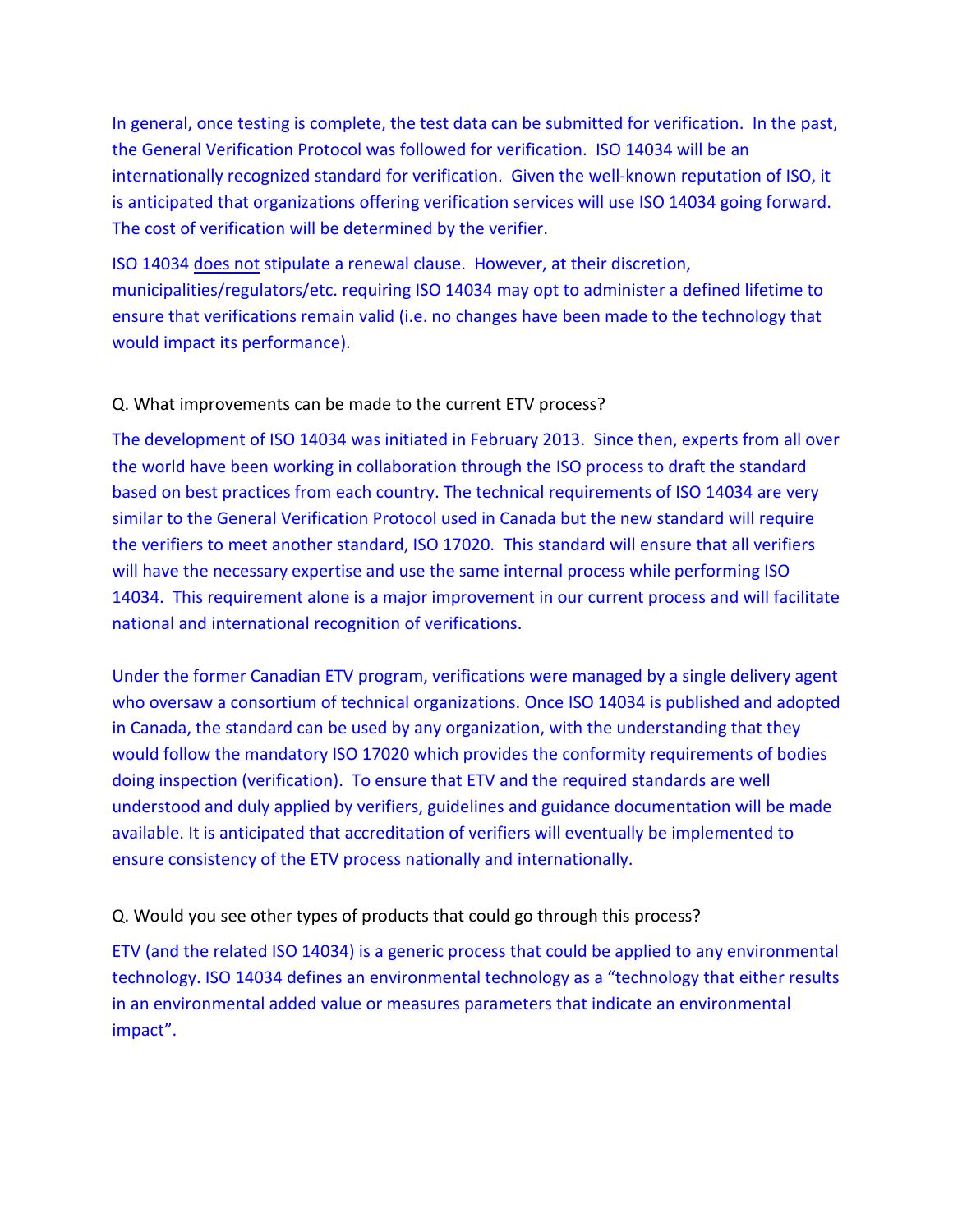# Validity of current verification for the future

Q. For the benefit of those participants joining the webinar who are current ETV licence holders (under the Canadian ETV Program), would you be able to speak briefly to any potential questions relating to the transition between the current Program and the future ISO/ETV Standard 14034? Will products that already have ETV be grandfathered into the new ISO standard?

The General Verification Protocol stipulates that the verification is valid for 3 years. Upon expiry, the applicant may request that the verification organization review the technology following ISO 14034. ISO 14034 is very similar to the ETV process already used in Canada, thus previous verifications are likely to already meet the requirements of ISO 14034. Once complete, the new verification would be recognized as ISO 14034 compliant.

ISO 14034 does not stipulate a renewal clause. It is important to note, however, that a verifier may opt to administer a defined lifetime to ensure that verifications remain valid (i.e. no changes have been made to the technology that would impact its performance).

Q. We currently hold Canadian ETV for one product and US EPA ETV for two products; how will those be impacted? Can some or all of the testing used for those verifications be used to obtain the new ISO? We also have BNQ Certification for 3 products, is there any collaborative effort between BNQ and ISO?

Once implemented globally, ISO 14034 will facilitate mutual recognition of verifications, so that a technology verified in one country would be recognized in others. The process to implement ISO 14034 in the United States will be similar to what is being done in Canada. For verifications that were done in the United States, it is suggested to contact the US organizations involved to learn which steps need to be done related to ISO 14034.

The ISO standard refers to the verification process; ISO 14034 does however require that testing be done as per ISO 17025 or equivalent which is consistent with the former Canadian ETV program. ISO 14034 is very similar to the ETV process already used in Canada, thus previous verifications are likely to already meet the requirements of ISO 14034. Therefore, previous testing could still be valid, but the decision to accept previous test data will be made by the verifier as indicated in ISO 14034. Any changes made to a technology that was previously tested might however invalidate the previous testing results.

While Environment and Climate Change Canada has collaborated with BNQ over the years, the decision to adopt and use ISO 14034 in BNQ's processes will be at the discretion of BNQ.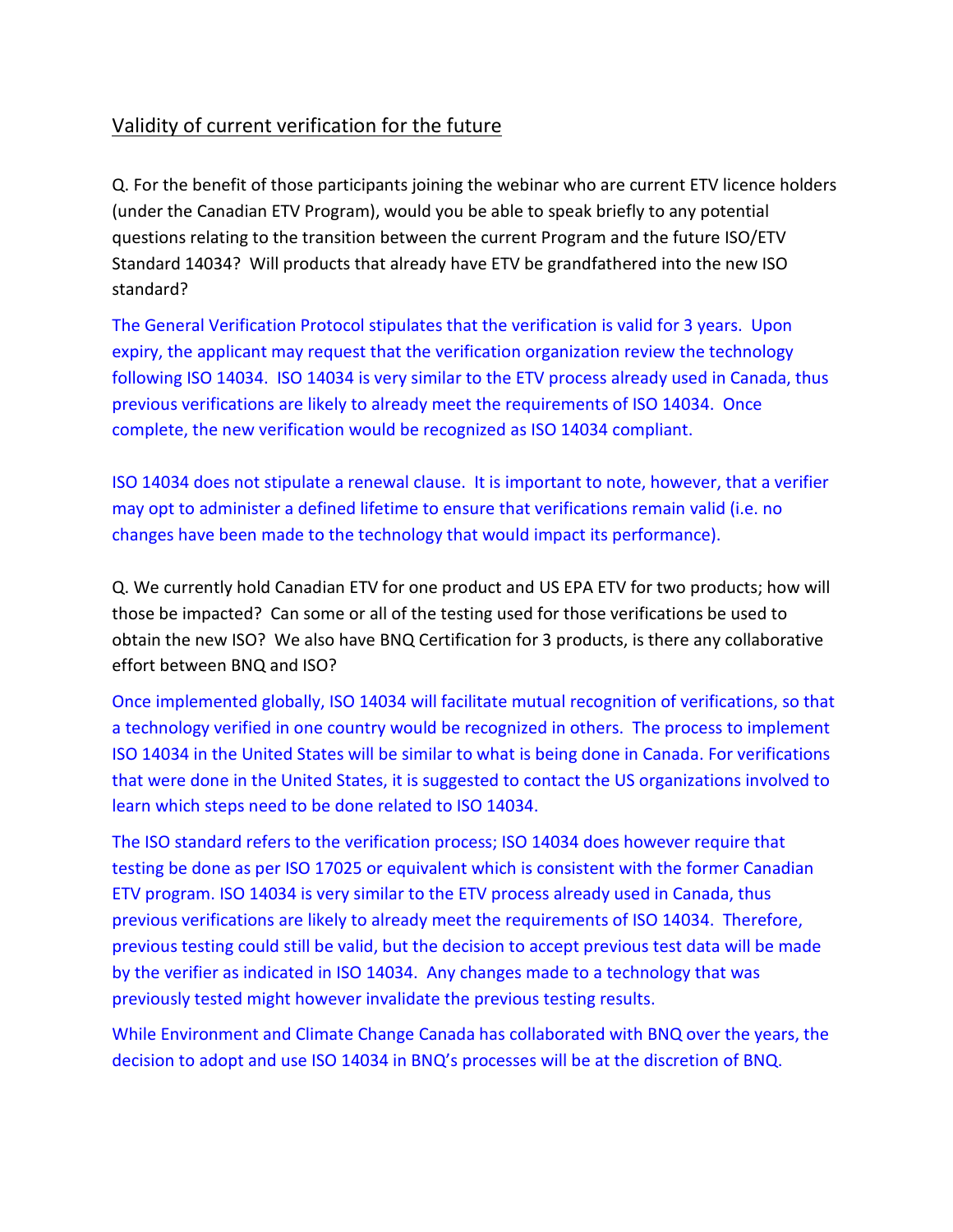Q. If we send our completed ETV Application now, will it be recognized as ISO 14034 or will we receive ISO 14001?

It is expected that the standard will be published in the summer of 2016. The publication will be followed by the national adoption of the standard in Canada in the fall of 2016. Until then, a verifier could not offer verification services using ISO 14034. However, to ensure a smooth transition, ongoing verifications could follow the draft standard in anticipation of the publication later this year.

ISO 14001 is *not* a standard used for verifications. Although this standard is within the same suite of standards (14000 series are standards in environmental management), ISO 14001 is one of the key management system standards which specifies the requirements for the formulation and maintenance of an Environmental Management System in a business. The standard helps to control a business' environmental aspects, reduce impacts and ensure legal compliance.

### Conformity assessment issues and accreditation

Q. Right now there are specific verifiers who are very knowledgeable. Will that stay the same?

It is anticipated that an Accreditation Program will be implemented by the Standards Council of Canada (SCC) for ISO 14034; the accreditation will be phased-in over the coming years to allow the market to adjust to implementing the new standard. This means that organizations offering verification services will not be inspected to the level of ISO accreditation right away, but will still be expected to follow the necessary requirements indicated in ISO 14034. The objective of the accreditation is to ensure that all verifiers in Canada would apply ISO 14034 in the same way with the same level of expertise. As the ISO member body in Canada, SCC is responsible for the accreditation; this structure also brings worldwide credibility on the results of the verification.

#### Q. ISO 14034 requires that ISO 17020 be followed. Why ISO 17020 instead of ISO 17065?

During the international drafting process of ISO 14034 (which lasted approximately three years), experts evaluated all options for the conformity assessment standard to be used by verifiers while performing ISO 14034. ISO 17020, *Requirements for the operation of various types of bodies performing inspections*, was selected due to its flexibility in its application which is in line with the ETV process described in ISO 14034.